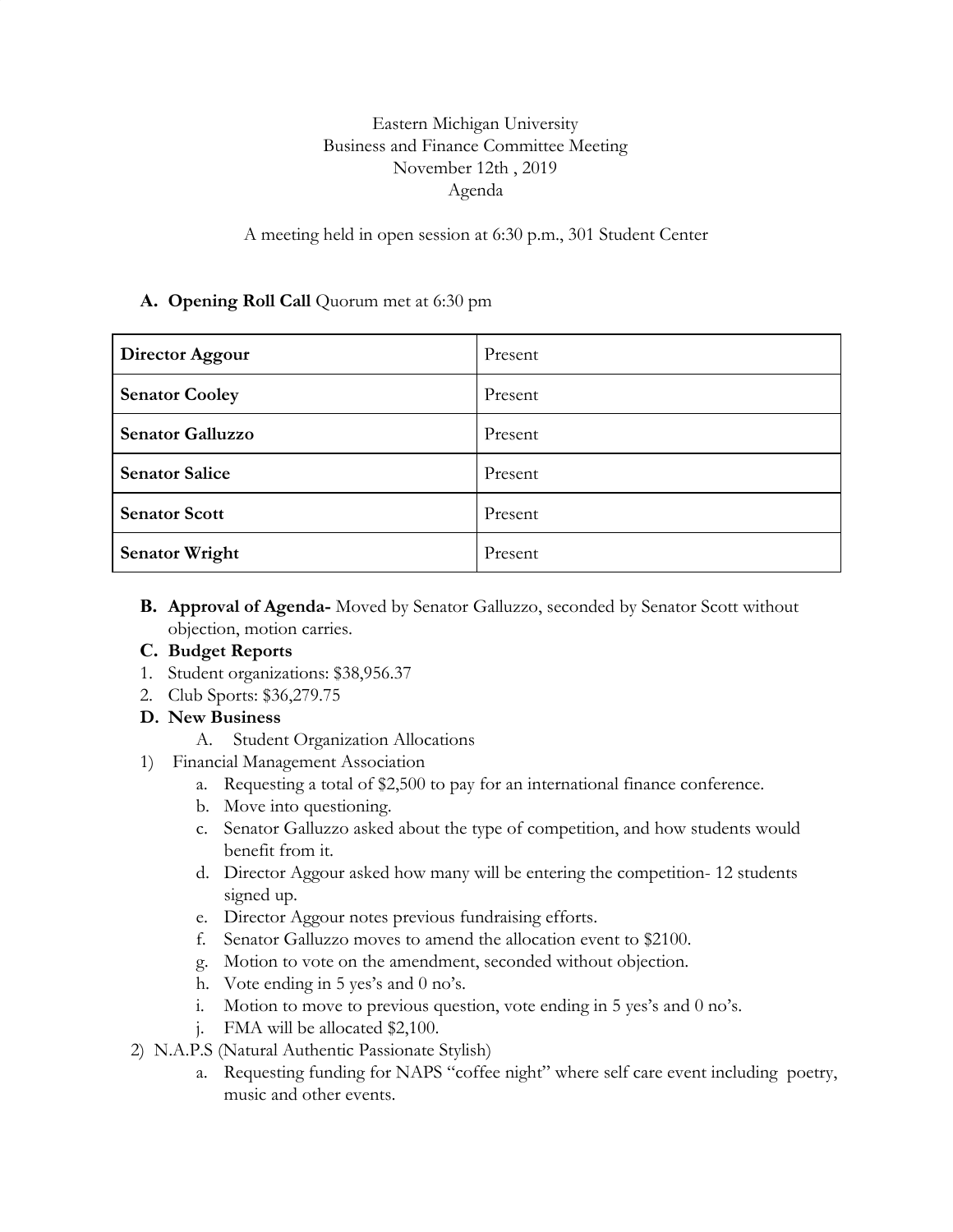- b. Move into questioning.
- c. Senator Salice asks about additional expenses.
- d. Senator Galluzzo asks about x-fund amount and what money was used for. It was explained that it was used for Soul Food Sunday.
- e. Director Aggour asks about future fundraising efforts.
- f. Entertain a motion to move to discussion.
- g. Moved and seconded without objection, motion carries.
- h. Senator Scott moves to amend the amount to \$500, seconded.
- i. Vote on the amendment ending in 5 yes's and 0 no's.
- j. Senator Wright calls to move to the previous question.
- k. Vote ending in 5 yes's and 0 no's.
- l. NAPS will be allocated \$500.
- 3) National Association for the Advancement of Colored People
	- a. NAACP requesting funding for a leadership retreat: leadership skills and development, fundraising, grant writing.
	- b. Mentioned that they have upcoming fundraisers (friendsgiving).
	- c. Requesting a total of \$709.25.
	- d. Move into questioning.
	- e. Senator Galluzzo asks about mobilization and endorsement of political parties
	- f. Senator Wright clarifies amount being requested.
	- g. Senator Galluzzo asks what x-fund money will be used for going forward: going to future events.
	- h. Senator wright moves to discussion.
	- i. Director Aggour notes his support for the allocation.
	- j. Senator Cooley moves to call to the previous question, seconded without objection.
	- k. Vote ending in 5 yes's and 0 no's.
	- l. NAACP will be allocated \$709.25.
	- B. Club Sports
	- 1) EMU Hockey
		- a. Asking for the 7% of the budget for hockey and fees, total of \$2,238.54.
		- b. Invoice was sent for the monthly payments.
		- c. Move into questioning.
		- d. Senator Salice asks how funding was received last year for the club sport.
		- e. Senator Galluzzo talks about covering registration fees again, as this was allocated for last meeting. Representative responds that he does not know as he is a representative not a treasurer.
		- f. Senator Galluzzo inquires suggests speaking to the treasurer of the organization.
		- g. Move into discussion.
		- h. Senator Galluzzo moves to remove club hockey's request, and re-do it at the next meeting when the treasurer is present, seconded.
		- i. Club hockey will be removed from this agenda and placed on the next meetings agenda.
		- C. Resolution 106-10